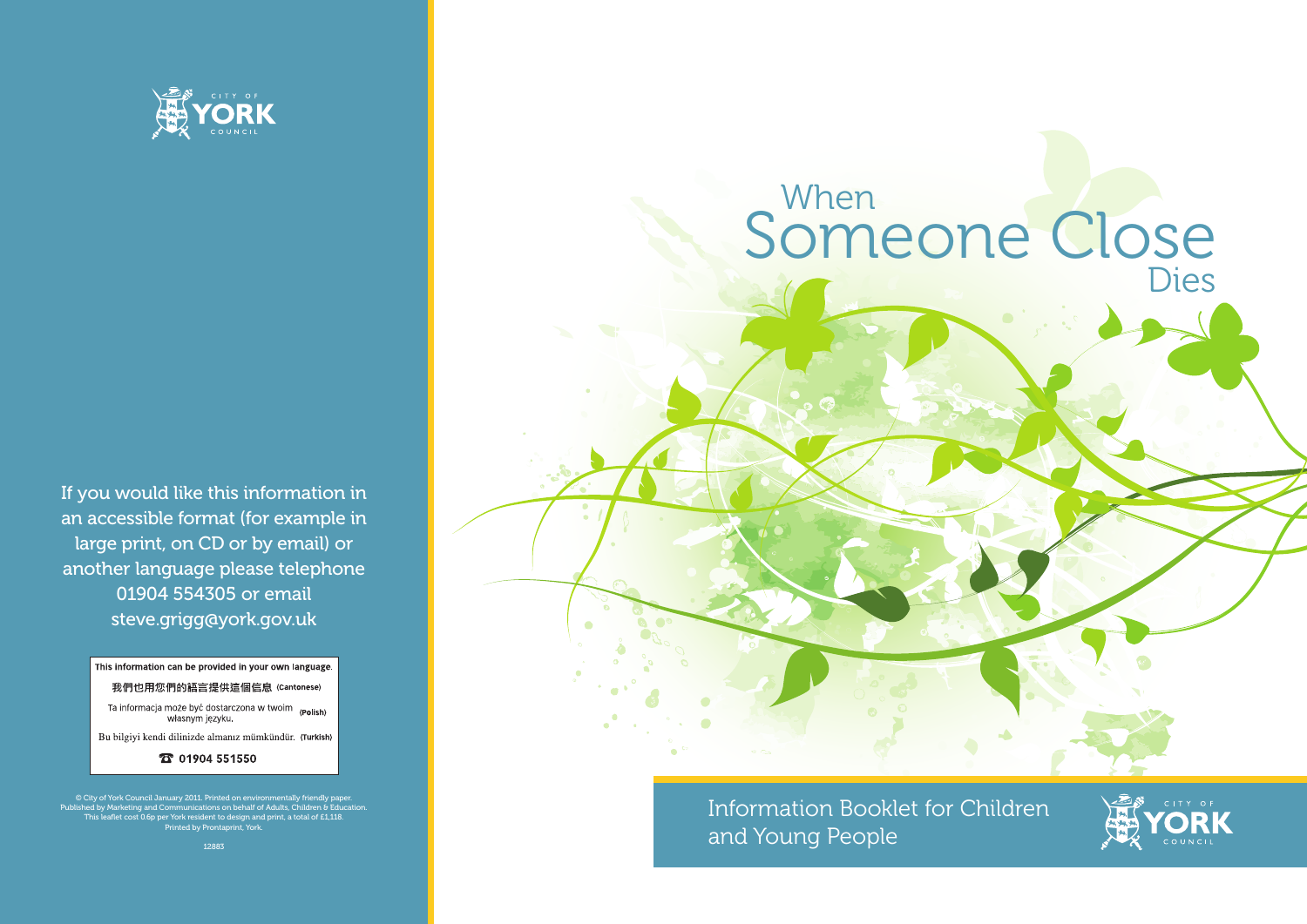| Introduction                                                           |    |
|------------------------------------------------------------------------|----|
| Some commonly asked questions                                          | 4  |
| Some reactions which you may have                                      | 8  |
| Things you can do which may help you<br>cope better with your feelings | 11 |
| Recommended books for you to read                                      |    |



Recommended books for you to

## Contents

Introduction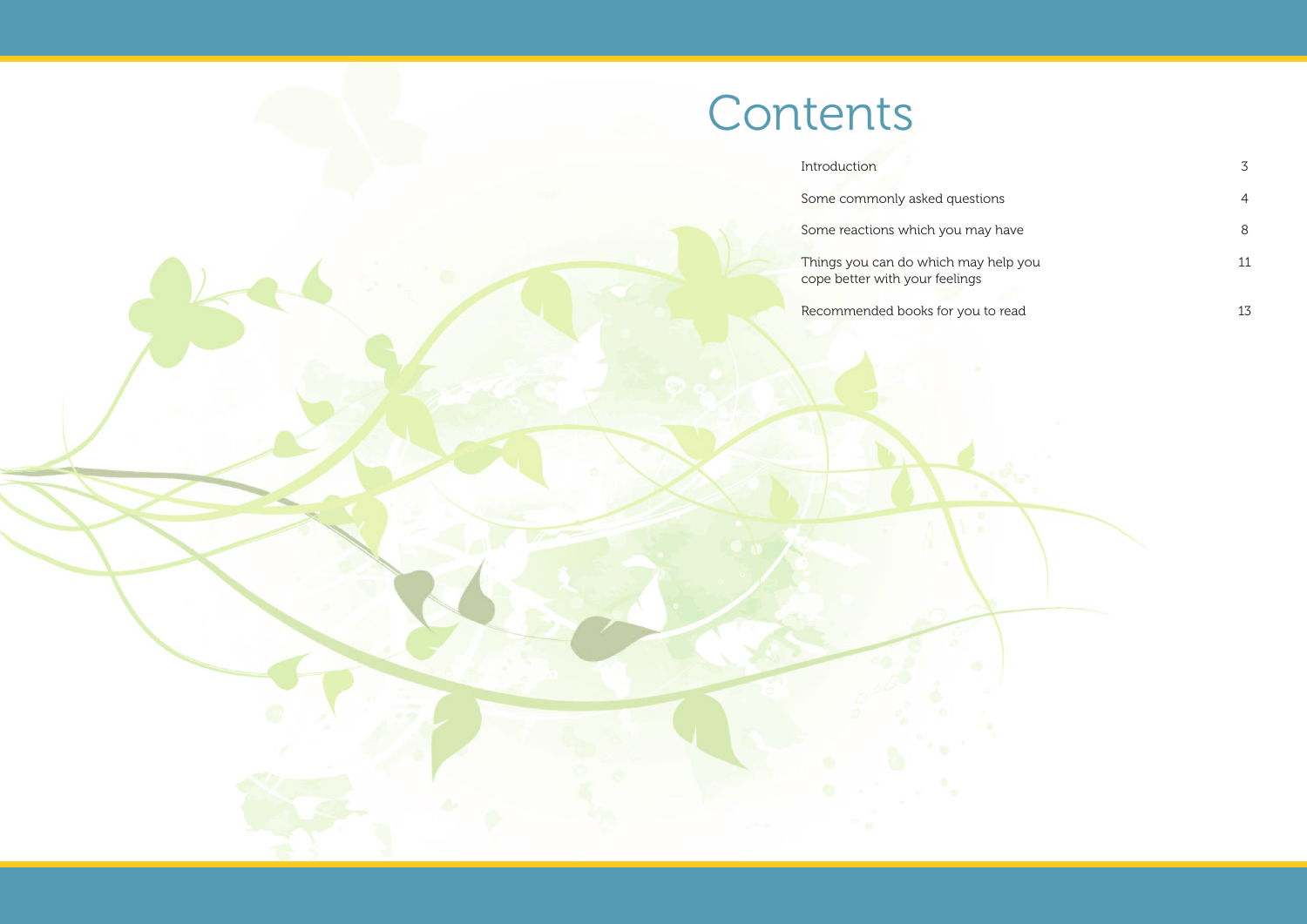#### **Why do people have to die?**

All living things, including people, have to die. Most people die when they are very old. Others die when they get very sick with an illness such as cancer. Some people die from being badly hurt, for example in an accident or in a fire.

If someone close to you has died you might be afraid that you too are going to die. Most people close to someone feel this but it may help you to know that most people will live a very long time, and so will you probably.

#### **What happens to the people close to the person who has died?**

All those people who are close to the person who has died will be upset in some way. Some may feel hurt and frightened, some very angry, some just numb and others may feel great pain. Your feelings are likely to be all mixed up but grief is the deepest sadness that anyone can feel.

## Some commonly This booklet was written to help children and young people<br>understand and deal with some of the feelings and thoughts that often  $a$  and  $\mathcal{B}$  and  $\mathcal{B}$  and  $\mathcal{B}$  and  $\mathcal{B}$  and  $\mathcal{B}$  and  $\mathcal{B}$  and  $\mathcal{B}$

These feelings may change from day to day and will vary from mild to very intense. Each person is likely to feel differently but most will be experiencing these strong feelings for the first time in their lives.

Some people may not feel like eating, may not be able to sleep, may have disturbing dreams or may spend all their time wishing for the person to come back.

#### **Does the way the person died affect the way people feel?**

Yes. If the person is older and we know they are going to die we can prepare ourselves a little (although we still get very upset). If a person is very sick for a long time we can get upset before they die as we miss the healthy person who was around before. However if the person is younger or their death is very sudden or unexpected then we cannot prepare ourselves and our reactions can be very confusing and severe.

**understand and deal with some of the feelings and thoughts that often confuse them when someone close to them has died.**

It includes some questions that other children and young people have asked in the past and tries to answer some of these difficult questions in a way which will help you to understand what is going on.

#### **This booklet includes:**

◗ answers to some questions you may have

- ◗ some reactions you may have to a death
- ◗ some things you can do that might help you feel better.

You might want to look at this book with someone else. It is up to you to decide who you would like that person to be (e.g. someone in your family or someone in your school).

## Introduction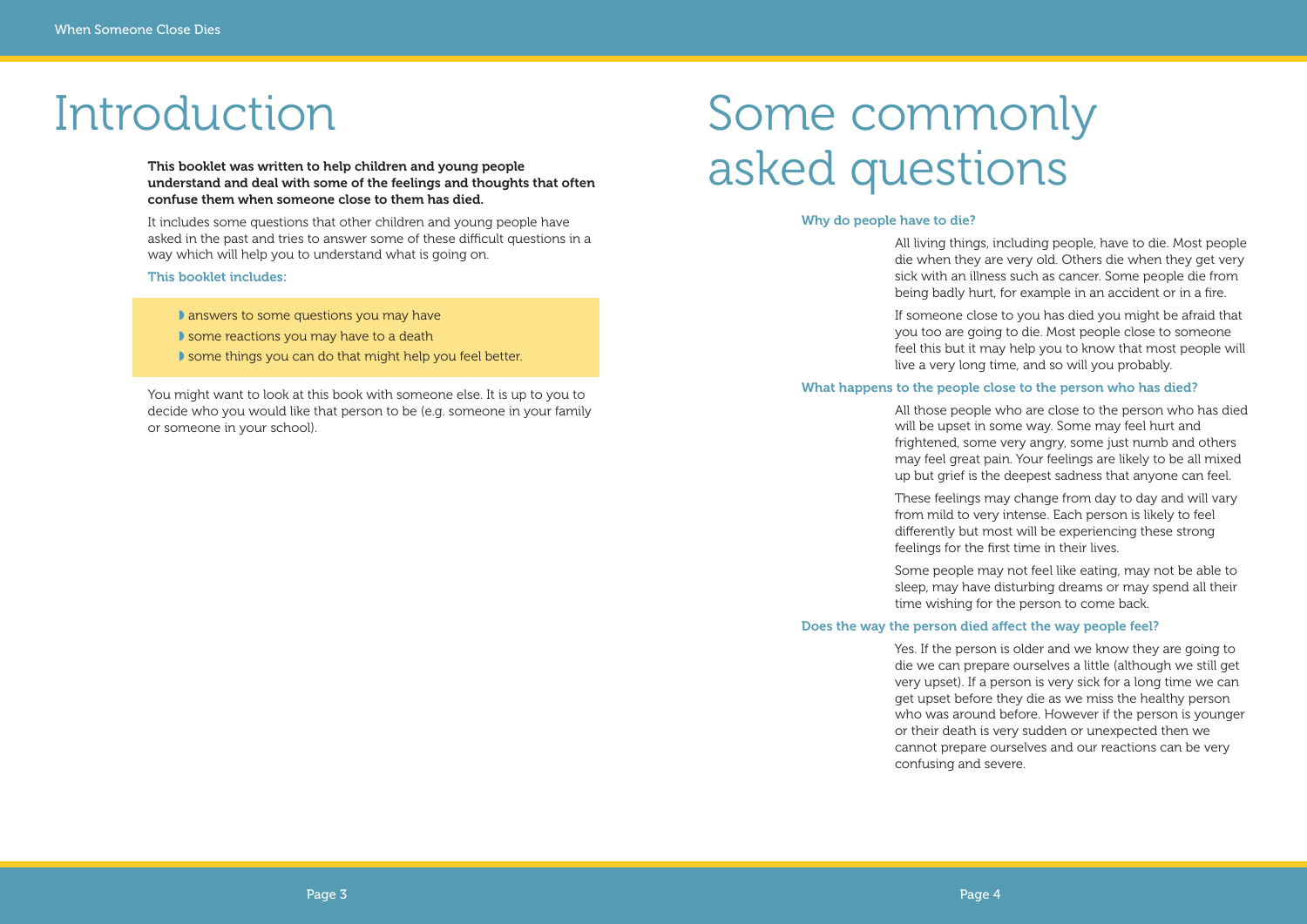Don't be afraid if you are confused by these changing feelings, which can include numbness, sadness, real pain in some part of your body, anger, panic, emptiness etc. You may find yourself crying a lot for no apparent reason or find that something someone says suddenly sets you off crying again. You may be worried that these feelings may come and go in waves suddenly hitting you then going away again. This makes you feel as though you are 'out of control'. Remember that the adults around you may be as confused as you are by their own feelings and not always in the best position to make you feel better. It is important to talk about how you feel not just hold everything inside you.

#### **Can this experience make you feel ill?**

Yes. It is very common for people to feel ill when someone close to them has died. Many children can develop headaches and stomach ache, complain of feeling sick or experience pains in different parts of their bodies. Although these feelings are real they are signs that your body is reacting to the shock of the upset rather than being due to some unknown underlying illness. Remember to tell people close to you when you feel low and don't just try to soldier on.

### **Do all children react in the same way?**

Everyone reacts differently when they hear the news. Some refuse to believe that it is true others feel numb and shocked. Others become hysterical and really cry for ages.

Some children on the other hand behave as though nothing has happened and carry on with their routines. Remember we are all different and react in different ways – your reaction is not a measure of how much you care.

#### **Can it make you frightened of dying or worried about other people dying?**

Yes. This often happens as this is probably the first time someone close to you has died. It makes you realise that life does not go on forever. You may start to feel frightened for your parents and other family members and this may make you feel insecure about all of your family and friends. This can be very frightening and you should talk to someone about your feelings. Remember that just because one person has died it does not necessarily mean that anyone else close to you will die for a long time. Most people die when they are very old.

#### **How long will you feel upset?**

This is different for each individual person. It can vary from hours to days, to weeks or longer. With most people the feelings are strongest in the beginning and gradually get less unpleasant and painful over time but anything can suddenly act as a reminder of the person or when they died.

Things like funerals, anniversaries and birthdays are very strong reminders and can bring all the upsetting feelings back for a short time. It will get better in time but you will always be a little bit more sensitive.

#### **How should you behave?**

There are no real rules of how to behave when someone dies. Many people get very uncomfortable and embarrassed, and neighbours and friends may not always know what to say. They often say nothing and/or avoid you completely.

Some people feel guilty about having fun after someone has died but it is important to remember and share the funny and enjoyable memories you have of them. They would not want you to be sad all the time and would want you to continue to have fun. Remember if you do what feels right for you it will probably be the best way to behave.

#### **Why do some adults find it difficult to talk to you about what has happened?**

It can be very upsetting when adults do not seem to be telling the truth or seem to be keeping you out of any discussions. Remember that the adults around you will be very upset themselves. They are struggling to handle their own grief and may be afraid they will be unable to cope with your reactions as well as their own. Adults like to think they are in control in relation to their children and they do not like being out of control. They may want to soften the blow or make it easier for you by telling you the story in bits and pieces. They may not know what language to use so that you can understand and they may be frightened of upsetting you. Remember it is a very hard thing for them to do this comfortably.

#### **What sort of feelings will you have?**

It is likely that these feelings will be different and stronger than any others you have felt before. Each person will react differently so do not think that you have to feel a certain way or that there is a proper way of reacting.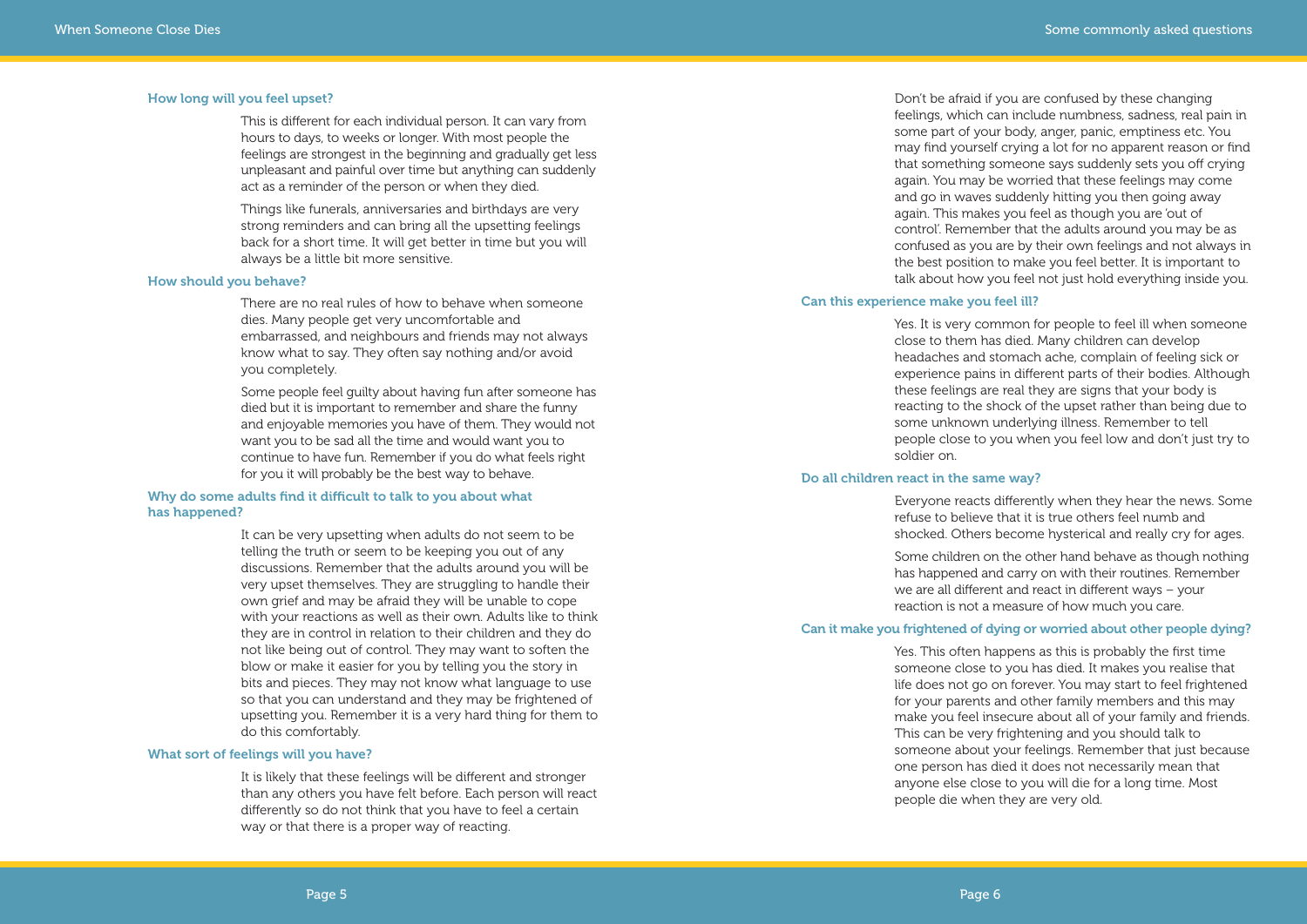Not everyone has these feelings and although they may be strong and confusing they are natural feelings, which hopefully will lessen over time.

#### **Being anxious**

You may find that you are far more anxious than usual and need constant reassurance from parents and teachers. You may find that you are worried about things that you have always taken for granted like crowds, traffic, heights, thunder, animals etc. and that you become very anxious or even panicky. It is very common for children to worry about the health and safety of their friends and family soon after the death but these feelings ease over time.

#### **Having vivid memories**

It is very common for children to have very strong day or night dreams about the person or the way that they died. These can be so vivid that they feel real and could be very upsetting. Some children can get very frightened as they see, feel, smell or have a conversation with the person who has died. If this happens to you try not to feel frightened. Try to enjoy the nice memories as these will help you keep the person in your mind and bad memories will get fewer

over time.

#### **Having trouble sleeping**

It is not unusual for children to have difficulty sleeping or to wake up after bad dreams or nightmares. You may experience these problems. If this is the case you may find it helpful to have the light left on, or to have someone with you until you get to sleep for a while.

#### **Feeling sadness**

Most children go through a period of sadness and longing for the dead person. This sadness may come and go when we least expect it.

## Some reactions which you may have

#### **Why is it that teachers, parents and other adults can get anxious and fussy?**

All these people see themselves as keeping you from harm. When someone dies they cannot protect you from being hurt and they then try to make things easier for you, sometimes not very successfully. They are also feeling very upset and confused themselves and are trying to control their feelings. Remember, it is not easy for anyone when someone close to them dies.

#### **How should you think about the person who has died?**

There is no proper way of thinking. In fact your mind will be filled with a confusing mix of memories. Some of them will be really nice (which you can recall and enjoy) and some may not be so nice (which may upset you) and make you wish that you might have behaved differently. Some memories are very strong (where you might hear, feel or even smell the person). Remember, it is helpful to talk about these things with others and share your and their memories.

#### **What is the most important thing for you to do?**

The most important thing is to talk about the way you are thinking and feeling, and to ask questions about anything that is worrying you as this will make it easier for the adults to help you. Remember, it is very hard for your friends and family to guess what you are feeling particularly if they are dealing with their own very strong feelings.

#### **What is the purpose of a funeral?**

Funerals are a part of all religions, but groups without a formal religion also have some form of ceremony when people die. In addition to the religious reasons, funerals and services are the opportunity for a lot of people to get together and show their affection and respect for the dead person and to share their grief and thoughts. The rules and routines of funeral services are helpful, as people know how to behave and it may be helpful for people to cry in public. You may not like being at a funeral but it can be an opportunity to say a proper and last goodbye to the person you love.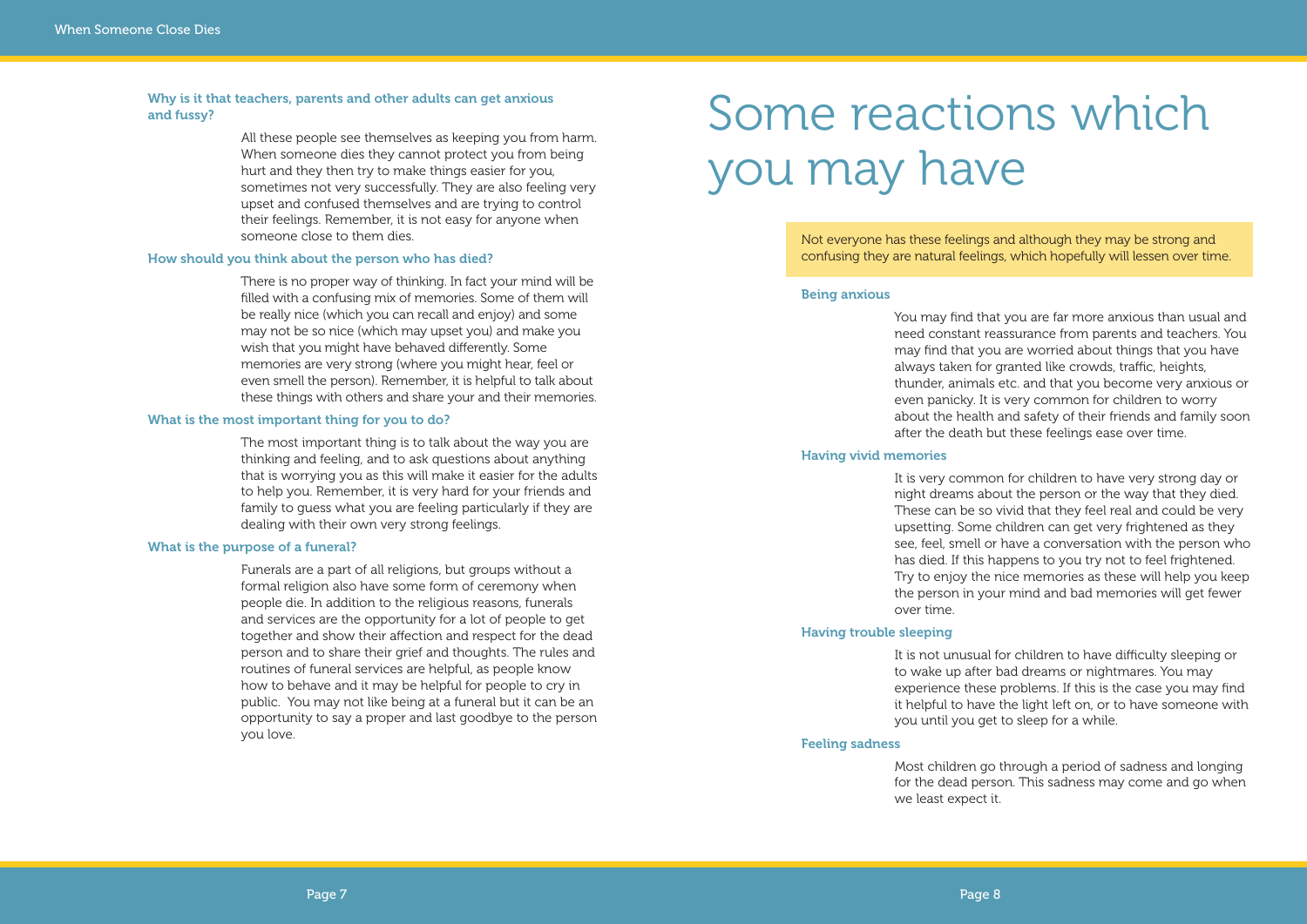#### **Changing personality**

Some children may seem to change in their personality in several different ways. You may experience some of these changes to varying degrees. They include:

◗ isolating yourself and wanting to be alone

- ◗ becoming very grown up, mature and over serious
- beginning to feel life isn't worth it and there is no point in thinking about the future
- ◗ retreating into a fantasy world and withdrawing from adults and friends.

#### **Experiencing school problems**

Many children begin to have temporary problems with their school work. It is common to have difficulty in concentrating on what teachers say or on the work in hand. You may find that you think school work is unimportant, begin to show behavioural problems or have difficulty keeping friends in class. If your behaviour changes other children may find it difficult to understand how and why you are behaving differently.

- I the death itself (why should it happen to that person?)
- God (for letting it happen it is not fair)
- ◗ some adults (who you blame for letting the person die)
- ◗ other adults (for not being honest with you immediately after the death)
- ◗ yourself (for letting the person die, or not being the person who died)
- ◗ the dead person (for dying and leaving you).

#### **Changing behaviour**

Some children's behaviour changes either at home or, more usually, at school. For example you may find that you feel bad tempered and may start to have outbursts. With patience from adults this phase does not usually last long.

#### **Feelings of anger against people and things**

Many children feel very strong feelings of anger. You may feel angry towards the following:

#### **All these feelings will probably lessen with time.**

#### **Feelings of guilt**

It is very common for children (and also adults) to feel guilty. This means that you might feel guilty that:

- ◗ you might have caused the person's death
- ◗ you could have done something to prevent it
- ◗ the dead person would only remember bad things about you
- ◗ you (rather than the dead person) should have died
- ◗ you are alive and they are dead
- ◗ the last thing you did with them was to be naughty, argue with them and be unpleasant.

#### **Regressing to behaving like a younger child**

Some children may behave for some time as they did when they were younger. This is called regression and seems initially to help you to deal with some of the strongest feelings. You might want to be cuddled or comforted more by your family or to do things you did when you were younger, such as play with babyish toys.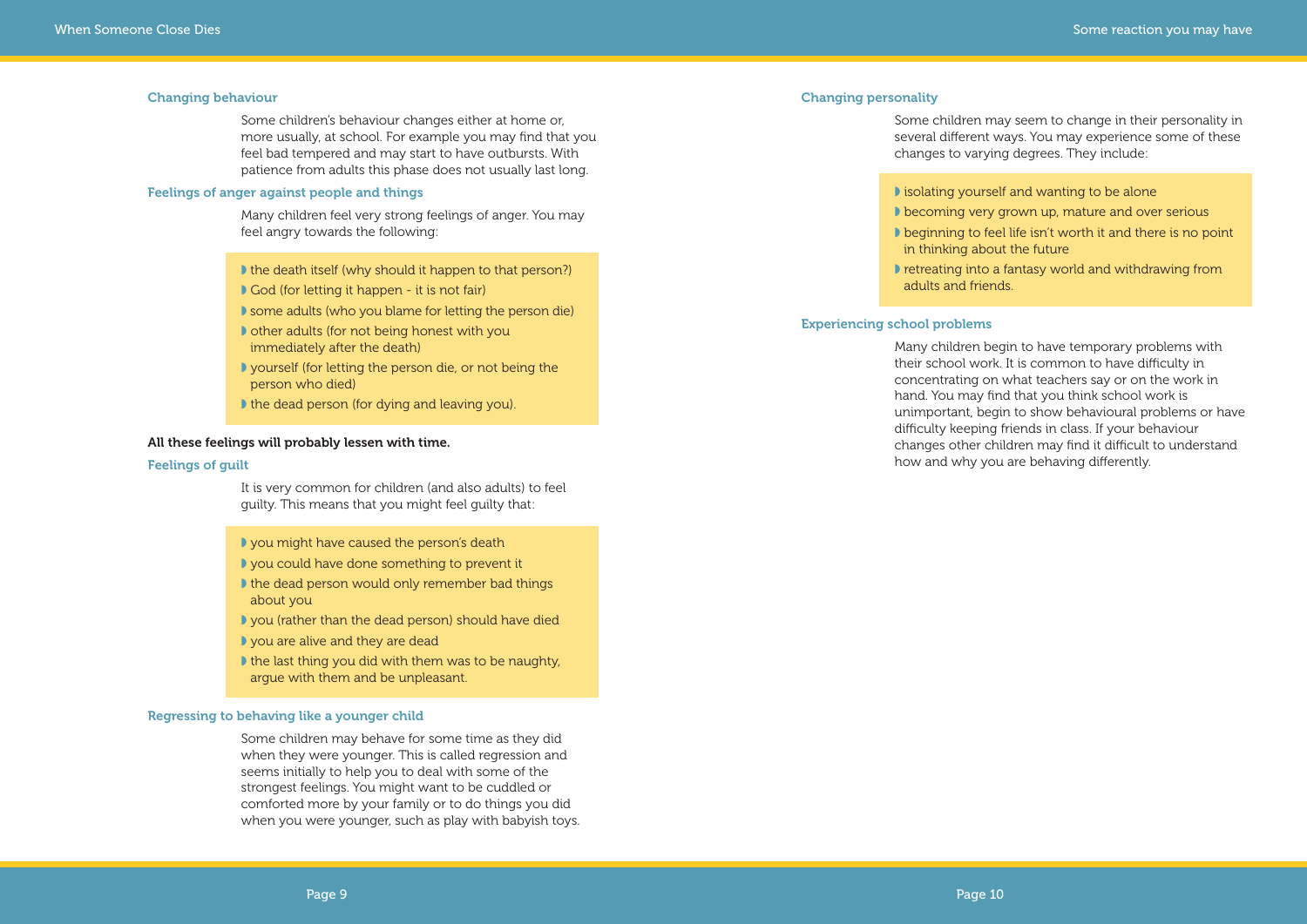#### **Physical Exercise**

Some children throw themselves into physical activity such as swimming, sport or jogging and find that it gives them

## some relief for some time.

#### **Hobbies**

A hobby can be a very helpful distraction for a while.

#### **Music**

Some children who can play an instrument or like listening to music say that they find this very helpful. It is probably because music can affect our mood and makes us feel happy or sad or simply produce nice feelings in us.

#### **Photographs and Videos**

Having a photograph or a video of the person who has died means that we have a permanent record of them when they were alive. It can be a wonderful keepsake which can remind you of the good times in the past.

#### **Personal Belongings**

It may help you to have something that belonged to the person who has died. Looking at, or handling, the item may bring back nice memories.

#### **Memorials**

Having a permanent memorial in memory of the person is often seen as a very helpful and positive action. Forms of this are plaques or memorial stones but it is much easier for small groups to buy a cup to present to school for prizes, to buy a bench or seat, to plant a tree or bush or to create a memorial flower bed or pond. It is nice to try and think what your loved one would have liked.

# Things you can do which may help you cope better with your feelings

#### **You may find some of the following suggestions helpful:**

#### **Talking**

It is very important to talk about your feelings however silly you may think they are. Talk to your friends, teachers and your family. This is the only way they will be able to understand and possibly help you. Sometimes it may be difficult to talk to those nearest and dearest to you and it may be advisable to get the help from someone outside the family. This can be an interested adult you feel comfortable with, e.g. a teacher or learning mentor. Talking over feelings does ease the pain in time.

#### **Drawing and Colouring**

Some children find that drawing and colouring can be very helpful. You may prefer drawing the person who has died doing the things you did together when they were alive.

#### **Writing**

Some children get a great deal of relief from writing stories or poetry about the person who has died.

#### **Reading**

Sometimes reading or looking at a book, such as one of those included in the recommended list at the end of this booklet, can be helpful. You may like to look at the book(s) with someone else or prefer to do this on your own.

#### **Playing**

Sometimes playing can be enjoyable and also help you feel a little better. This can take the form of imaginary play but also other competitive or intricate games which allow you to lose yourself for a little time.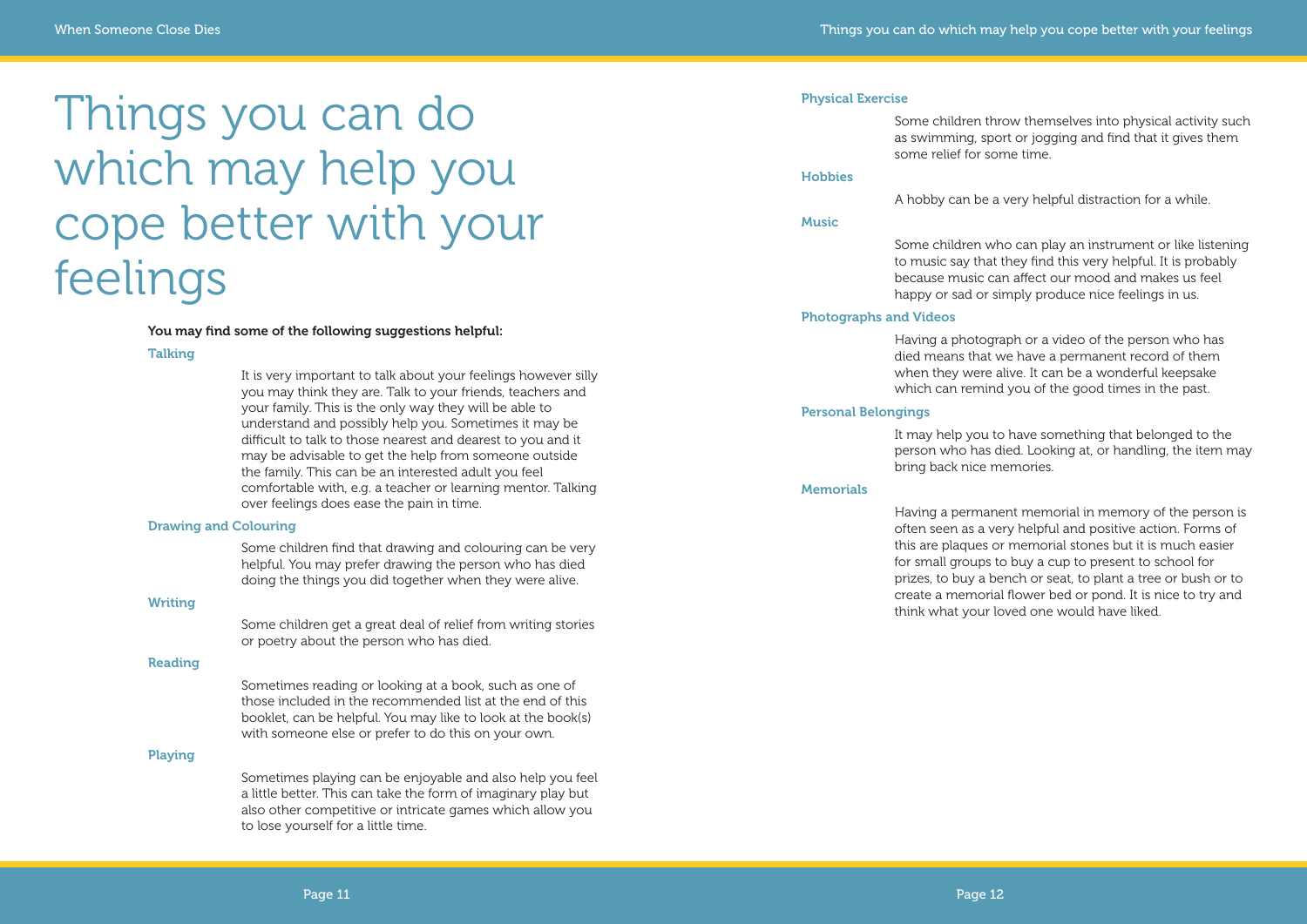#### **When Uncle Bob Died (Talking it Through)**

By Althea & illustrated by Lisa Kopper, 2001 Happy Cat Books Ltd, ISBN: 978-1903285084

A young boy talks about death and about Uncle Bob who died from an illness. It clearly explains some basic facts such as what 'dead' means and what a funeral is. It also talks about feelings and memories. This small picture book would be a good starting point for very young children with lots of opportunity for further discussion.

#### **Dear Grandma Bunny**

Written and Illustrated by Dick Bruna, 1996 ISBN: 1-4052-1901-7

Suitable for very young children this book tells the story of what happened and how Miffy felt and coped when Grandma died.

#### **Heaven**

Written by Nicholas Allan, 2006, Red Fox ISBN: 978-0099488149

By Robie H. Harris & illustrated by Jan Ormerod Aladdin Paperbacks; Reprint edition (Nov 2004), ISBN 978-0689871344

Dill, the dog, knows his time is up, so he packs his case and tells Lily, his owner that he's off "up there". "Can I come too?" asks Lily. "Er ... not yet," replies Dill. While he is waiting for the angels to collect him, Dill explains to Lily what he thinks heaven is like: hundreds of lampposts to pee against, lots of whiffy things to smell and bones everywhere - with meat on them! But, Lily completely disagrees; she thinks heaven is quite different. Luckily, they agree to disagree just in time for a fond, and very poignant, last goodbye.

By Pat Thomas & illustrated by Lesley Harker, 2001 Barron's Educational Series, ISBN: 978-0764117640

#### **The Red Woollen Blanket**

Written By Bob Graham, Candlewick Press 1996 ISBN: 978-1564028488

## Recommended books for you to read

**Suggested Reading Lists**

Using stories and looking at books can be a really good way to help you think about and understand your feelings and what is going on. Other children and young people, as well as adults, have found some of these books helpful.

### Books for children under the age of 5

#### **Goodbye Mousie**

This beautifully illustrated picture book tells the story of a little boy who's told that his pet mouse has died. At first he doesn't believe it, thinking it is just asleep, but by asking lots of questions and with the help of his family he begins to accept Mousie's death. This is a great story and would be very helpful to introduce death to young children and a starting point to discuss what happens after someone dies and the different feelings one may have.

#### **I Miss You: A First Look at Death**

This bright and colourful picture book very simply talks about life and death. It briefly covers a range of issues such as why people die, how you may feel when someone dies and what happens afterwards. It includes questions for the reader to answer about their own experiences and a section at the back for adults on how to best use the book. An excellent educational book, which could be used as a starting point for discussion.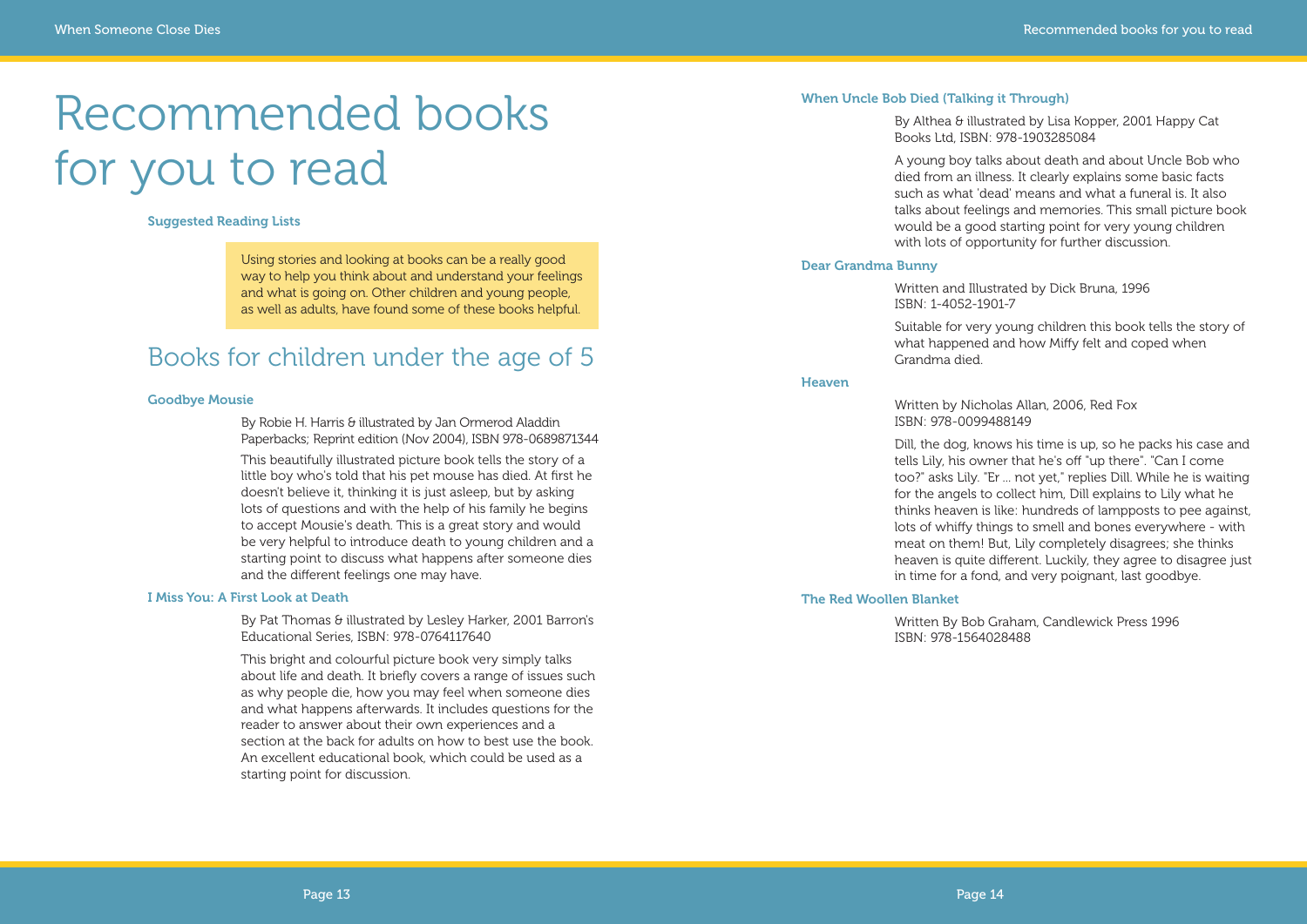#### **Flamingo Dream**

By Donna Jo Napoli & illustrated by Cathie Felstead 2003 Greenwillow Books, ISBN: 978-0688167967

In this bright and colourful book, a young boy tells the story of his Dad who is seriously ill and dies soon after a trip to Florida to see the place where he grew up. The collage style illustrations capture the things the boy collects to remind him of his Dad. A sensitive but honest book which emphasises the importance of memories.

#### **Fred**

#### By Posy Simmonds, 1998 Red Fox, ISBN: 0099264129

A light-hearted book with detailed illustrations about Fred, Nick and Sophie's lazy cat that dies. After burying him in the garden, they wake up at night to find all the cats in the area have come to say goodbye to Fred, the famous singer! This funny and touching story would be useful to introduce death to children.

#### **Grandpa - The Book of the Film**

Based on the story by John Burningham, 1990 A Red Fox Picture Book, ISBN: 0099752409

By Juliet Rothman & illustrated by Louise Gish, 2001 Prometheus Books, ISBN: 978-1573929462

> This beautifully detailed picture book has very few words but tells the story of a little girl's relationship with her Grandpa. It takes the reader through many happy times they spent together playing games, telling stories and on outings. On the last page, Grandpa's chair is empty, signifying that he has died. Children may benefit from reading this book with an adult to talk about the pictures and to elaborate some of the messages it conveys.

#### **Saying Goodbye: A Special Farewell to Mama Nkwelle**

By Ifeoma Onyefulu, 2002 Frances Lincoln ISBN: 978-0711217010

This book has large bright colourful photos and follows a little boy, Ikenna describing what happens at the ceremony after his great-grandmother's funeral. It gives ideas of different ways to remember someone and an insight into Nigerian culture. A lovely book that could be used in many different situations, including schools.

### Books for children aged 5-8

#### **A Birthday Present for Daniel: A Child's Story of Loss**

Told by a young girl whose brother, Daniel, has died, she talks about how things have changed in the family. She also talks about the things she does when she is sad and how these differ from other members of her family. This book has small black and white pictures with minimal text but it conveys some important issues. It would be particularly useful to broach the subject of birthdays as it describes how the family remembered Daniel on his birthday.

#### **Always and Forever**

By Alan Durant & illustrated by Debi Gliori, 2003 (h'back) ISBN: 978-0552548779

Otter, Mole and Hare miss Fox when he falls ill and dies. They stay at home and don't want to talk about him because it makes them sadder. Then Squirrel visits and reminds them of all the fun times they had together. They all find a way to remember Fox and get on with their lives. Colourful, detailed pictures in this book emphasise the importance of holding on to memories.

#### **Badger's Parting Gifts**

By Susan Varley, 1992 Picture Lions, ISBN: 0006643175

Badger is old and knows he is going to die soon. When he does, the other animals think they will be sad forever, but they begin to talk about the memories they have of the things Badger taught them and learn to cope with his death. A lovely picture book that emphasises the importance of remembering the person who has died.

#### **Drop Dead**

By Babette Cole, 1998 Red Fox, ISBN: 0099659115

A humorous book with comic-like pictures, two 'bald old wrinklies' tell their grandchildren about their life growing up and how one day they will just drop down dead. It is a light-hearted book about life that emphasises the normality and inevitability of dying. It is very direct and some readers may not like its style.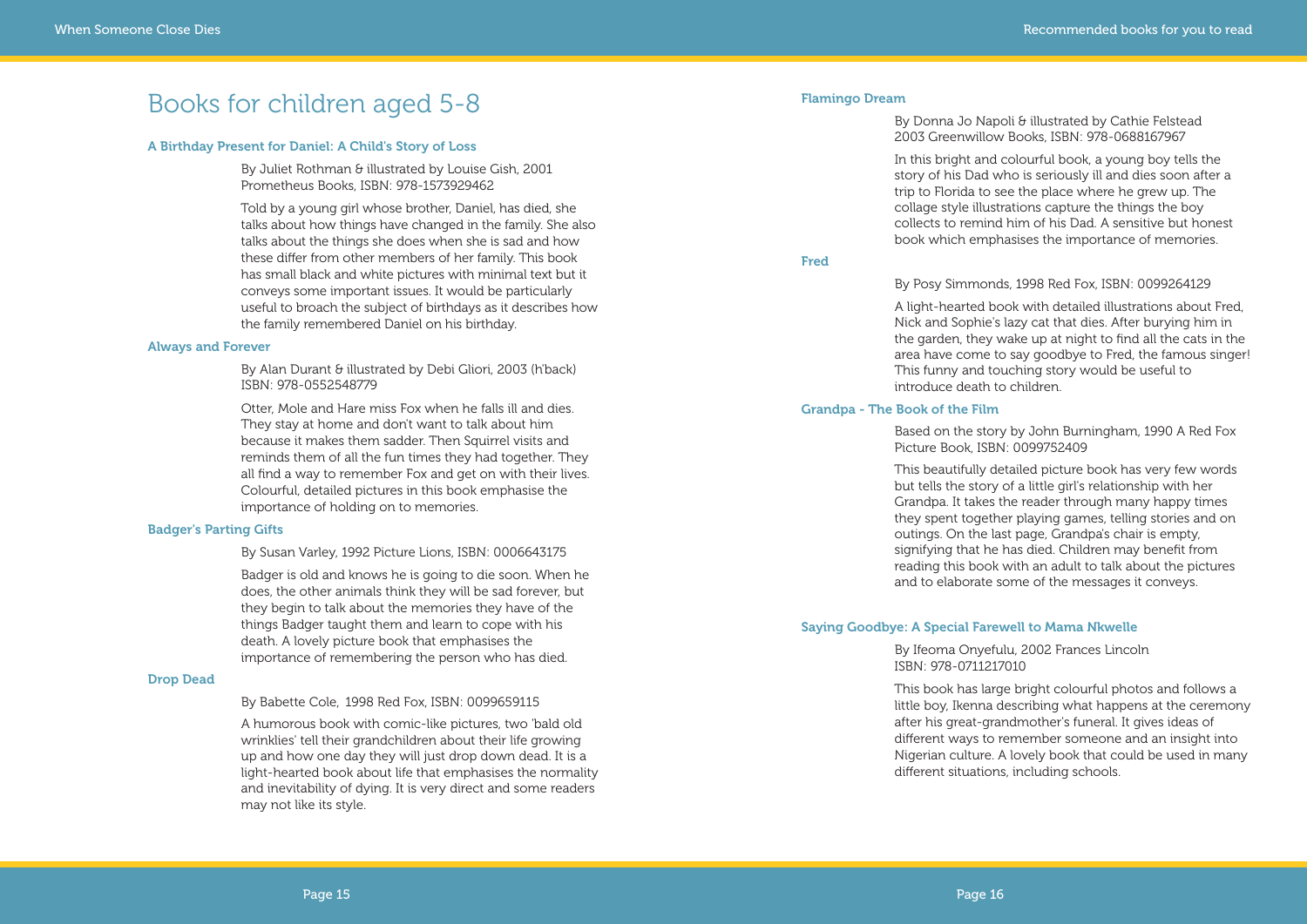#### **Saying Goodbye to Daddy**

By Judith Vigna, 1991, (h'back) Albert Whitman & Company ISBN: 978-0807572535

By Judith Viorst & illustrated by Erik Blegvad, 1987 Prentice Hall & IBO, ISBN: 978-0689712036

Clare's Dad died in a car accident and this book looks at changes in the family, difficult feelings, funerals and memories through the eyes of Clare. It would also be a good book to help parents understand the child's perspective. It gives good examples of how adults can answer children's questions, emphasising the need to be clear and honest.

#### **The Tenth Good Thing About Barney**

A young boy's cat dies and his parents suggest that he could think of ten good things about Barney to tell at the funeral. But he can only think of nine, until he talks to his Father about what happens to someone after they have died, and he discovers the tenth. A carefully written book with black and white pictures, that sensitively deals with death and lets the reader make his or her own decisions about what happens after the funeral.

#### **When Dinosaurs Die: A Guide to Understanding Death**

By Laurie Krasny & illustrated by Marc Brown, 1998 Time Warner Trade Publishing, ISBN: 0316119555

This factual picture book uses cartoon dinosaurs to illustrate the text and comment on what is said. It is a bright and colourful book that explains death in a simple and unthreatening way. It covers many issues including 'why does someone die?', 'feelings about death' and 'saying goodbye'. It would be an excellent resource for anyone caring for young children.

By Virginia Ironside & illustrated by Frank Rodgers, 1996 Hodder Wayland, ISBN: 0-75002-124-1

#### **There's NO Such Thing as a Dragon**

By Jack Kent, Golden Books Publishing Company ISBN: 0-307-10214-9

This book, part of the Family Story time series, relates the charming tale of Billy Bixbee, who awakens to find a dragon "about the size of a kitten" sitting on his bed. The dragon grows by leaps and bounds, until Billy dares to pet the attention-seeking creature and it shrinks back down into an adoring little lap dragon.

#### **The Sunshine Cat**

Written by Miriam Moss, Illustrated by Lisa Flather Orchard Picture books, ISBN: 978-1841215679

Sunny the cat is loved by all his human family, but one day there is a knock at the door - Sunny has been killed in an accident. A sensitive story which aims to help children come to terms with death.

#### **Heaven**

Written and Illustrated by Nicholas Allan ISBN: 978-0099488149

Dill, the dog, knows his time is up, so he packs his case and tells Lily, his owner that he's off "up there". "Can I come too?" asks Lily. "Er. .. not yet," replies Dill. While he is waiting for the angels to collect him, Dill explains to Lily what he thinks heaven is like: hundreds of lampposts to pee against, lots of whiffy things to smell and bones everywhere - with meat on them! But, Lily completely disagrees, she thinks heaven is quite different. Luckily, they agree to disagree just in time for a fond, and very poignant, last goodbye.

#### **The Huge Bag of Worries**

Jenny begins to worry about lots of different things and these worries build up and get out of control. She just can't get rid of them, until she meets the old lady next door who helps her feel better. A lovely story with fun illustrations encourages children to talk about their worries.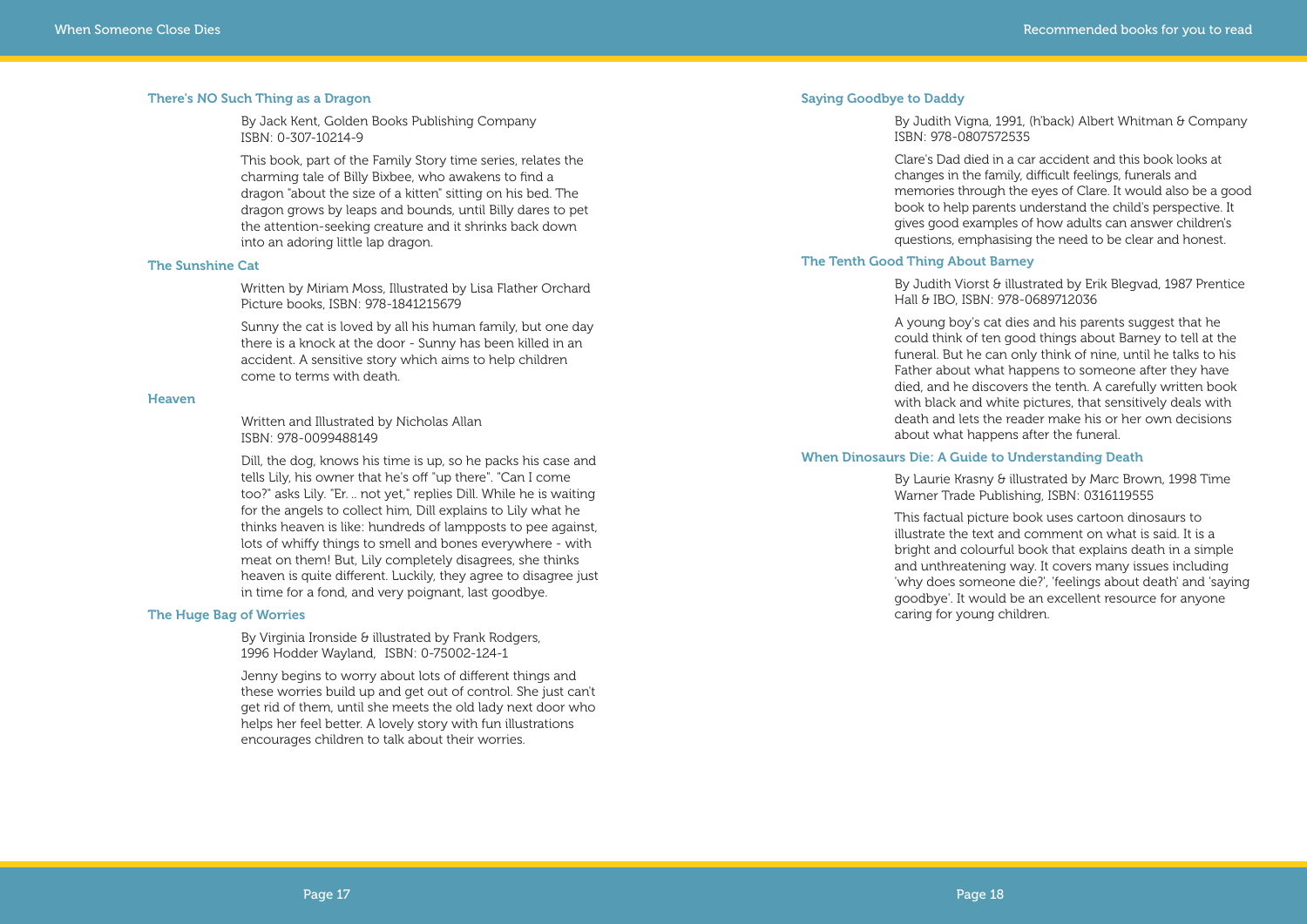#### **The Ghost of Uncle Arvie**

By Sharon Creech, 1997 Macmillan Children's Books ISBN: 978-0333656327

This fun and humorous book is about Danny, an ordinary nine-year-old boy. However, once or twice a year a ghost visits him. This time it is the ghost of his Uncle Arvie who follows him, persuading him to make his three wishes come true. As a result Danny and his dog get into adventures which make him think about his dad who has also died. This book has some important messages and talks about death in an open way, but is primarily fun and imaginative.

By Mary Kate Jordan & illustrated by Judith Friedman 1999 Albert Whitman & Company, ISBN: 978-0807547564

#### **The Mountains of Tibet**

By Mordicai Gerstein, 1989 Barefoot Paperbacks ISBN: 978-1898000549

By Michael Rosen & illustrated by Quentin Blake 2004 Walker Books, ISBN: 0744598982

Based on Tibetan teachings, this book tells of a small boy who grows up to be a woodcutter. When he dies, he discovers there is a chance to live again but first he must make a number of choices. A simple tale with deep meaning but the theme of reincarnation could be confusing.

#### **Losing Uncle Tim**

This picture book for slightly older children explains how a young boy finds out his Uncle Tim has AIDS and is going to die. It is a serious and sensitive book covering many of the issues, changes and difficult feelings that can occur when someone has a serious illness.

#### **Michael Rosen's SAD BOOK**

By Jacqueline Wilson & illustrated by Nick Sharratt 2002 Corgi Childrens, ISBN: 978-0440864165 (also on audiocassette)

> This book has large illustrations and small snippets of text. It is wonderfully honest and will appeal to children and adults of all ages. We all have sad stuff, but what makes Michael Rosen most sad is thinking about his son who died. This book is a simple but emotive story. He talks about what sad is and how it affects him and what he does to cope with it. In true Michael Rosen style, this book manages to make you smile as well.

### Books for children and young people aged 9-12

**Beginnings and Endings with Lifetimes in Between: A beautiful way to explain life and death to children**

> By Bryan Mellonie & Robert Ingpen, 1997 Belitha Press ISBN: 1855617609

This thought provoking book has large pictures complemented with small sections of text. It clearly explains about life and death focussing on plants, animals and insects before moving on to people. It emphasises that death is part of the life cycle and is natural and normal whenever it occurs. A simple book with a powerful message.

#### **Death: What's Happening?**

By Karen Bryant-Mole, 1994 Hodder Wayland ISBN: 0750213795

This factual book has clear text and large photos. It uses stories of young people to discuss issues surrounding death such as feeling frightened, the funeral and the future. It includes advice on how to feel better and cope with difficult situations after someone has died. Using straightforward language, this book may reassure the reader there are other young people who have had someone important to them die and answer some of their questions and concerns.

#### **The Cat Mummy**

Verity's Mum died the day she was born but she rarely talks about her. Verity doesn't want to upset her Dad or Grandparents. This humorous but sensitive story mainly focuses on Verity's missing cat Mabel but reveals some of the misunderstandings and anxieties children can have about death. It also shows it can be good to be open, honest and to talk about difficult issues.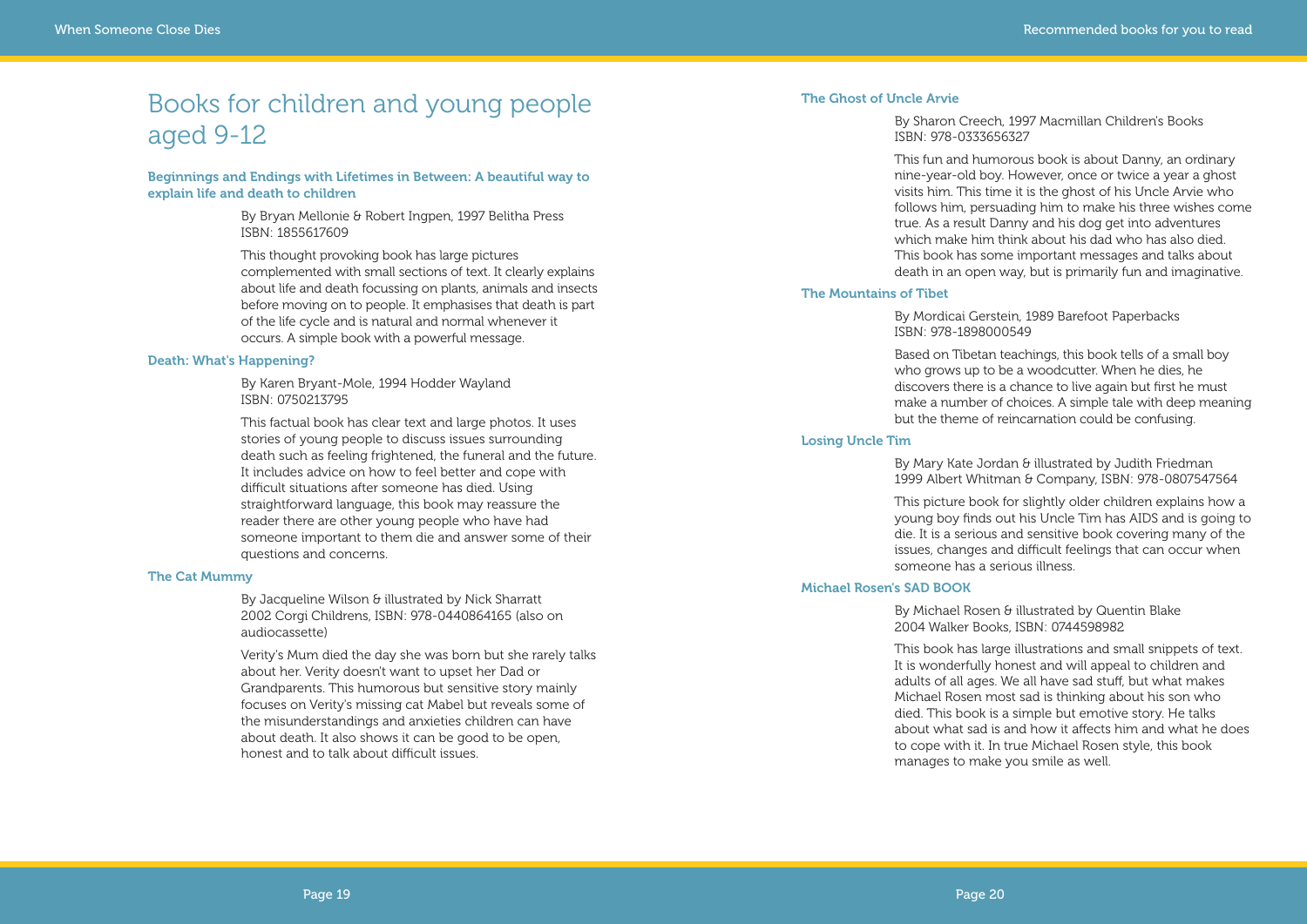#### **There's NO Such Thing as a Dragon**

By Jack Kent, Golden Books Publishing Company ISBN: 0-307-10214-9

By Jacqueline Wilson & illustrated by Nick Sharratt 1996 Corgi Children's, ISBN: 0440863341 (Also on audiocassette)

There's No Such Thing as a Dragon (1975) by Jack Kent, part of the Family Story time series, relates the charming tale of Billy Bixbee, who awakens to find a dragon "about the size of a kitten" sitting on his bed. The dragon grows by leaps and bounds, until Billy dares to pet the attentionseeking creature and it shrinks back down into an adoring little lap dragon.

### Books for young people aged 13-16

#### **Double Act**

Ruby and Garnet are 10-year-old twins. They do everything together, especially since their mum died three years ago. When their dad finds a new partner and they move house, Ruby and Garnet find it hard and get into all sorts of trouble. Eventually, they settle down and learn to live with the changes. A lively and humorous book that deals sensitively with change.

#### **Dustbin Baby**

By Jacqueline Wilson, 2002 Corgi Children's ISBN: 0552547964 (Also on audiocassette)

By Doris Stickney & illustrated by Gloria Stickney1983 Continuum International Pub Group, ISBN: 0264669045

> April was abandoned in a dustbin as a baby on the 1st April. Having spent all her life in a children's home and with different foster parents (one of whom committed suicide), things haven't been easy and April is struggling. Now she's fourteen and on her birthday, determined to find out more about her past, she sets off to find some important people. This is an emotive book with a great storyline in usual Jacqueline Wilson style. It is open and honest.

#### **Milly's Bug Nut**

By Jill Janey, 2002 Winston's Wish ISBN: 978-0-9539123-4-6

A short, simple story with black and white pictures, of a young girl whose Dad has died. It talks about the ups and downs of family life and how things slowly get easier as time goes. Milly misses her Dad and things are just not the same anymore. She knows when people die, they can't come back but she still keeps a wish to see her Dad one more time.

#### **The Best Day of the Week**

By Hannah Cole & illustrated by John Prater 1997 Walker Books, ISBN: 0744554675

This storybook tells of two young children who spend Saturdays with their Grandparents when Mum is at work. It has three chapters, with stories of three different Saturdays. The first is a happy day; the second is at the hospital and sad as Granny dies, the third at the theatre. It is a lovely story that gives an important message that it is still okay to have fun after someone dies.

#### **Water Bugs and Dragonflies: Explaining death to children**

This pocket size booklet with small black and white pictures is based on a fable, associating death with a water bug's transformation into a dragonfly. It portrays the mystery around death but may need an adult to explain the analogy and help a child relate it to their own experience. It uses Christian beliefs with a focus on life after death and also contains advice for parents.

#### **What on Earth Do You Do When Someone Dies?**

By Trevor Romain, 1999 Free Spirit Publishing Inc ISBN: 1575420554

This book for older children is a factual guide, answering questions such as 'why do people have to die?', 'is it okay to cry?' and 'what is a funeral/memorial service?' It is written in a straightforward way, with practical tips, advice and information about different faiths and beliefs.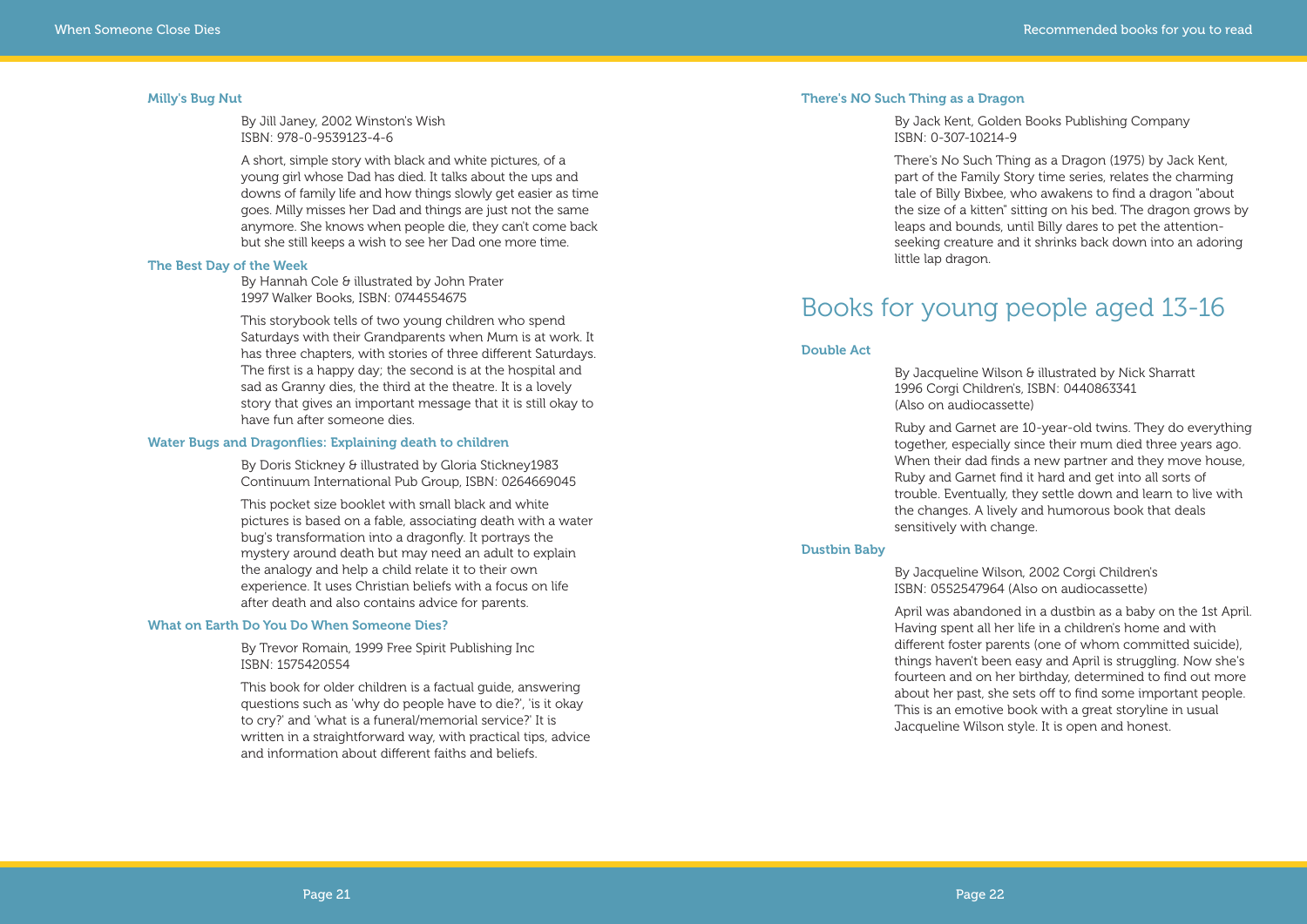#### **The Man who didn't want to die: from The Barefoot Book of Buddhist Tales**

Retold by Sherab Chodzin & Alexandra Kohn Illustrated by Marie Cameron, 1999 Barefoot Books, ISBN: 1841480096

This short story is based on a Japanese folk tale and approaches death from an unusual angle. When a man decides he doesn't want to die, he is sent to the Land of Never-ending Life and expects to meet the happiest people in the world. However, the realities of living forever are not as attractive as he thought and he consequently learns an important lesson. This story is very thought provoking and could lead to some interesting discussions.

#### By Morris Gleitzman & illustrated by Andy Bacha, 1999 Puffin Books, ISBN: 014130300X (Also on audiocassette)

#### **The Spying Game**

#### By Pat Moon, 2003 Orchard Books, ISBN: 1843622017

Joe's dad died in a car accident and he feels really angry towards the man who killed his father. He decides to set up a secret 'Nightmare Plan' to vent his anger and begins to persecute the man and his family by scratching his car and sending hate mail. This powerful book reveals the difficult emotions Joe faces both at home and at school. A very readable and fast paced book that would appeal to many young people.

#### **Two Weeks with the Queen**

Twelve-year-old Colin, an Australian boy, is sent to stay with relatives in England when his brother becomes ill with cancer. He is determined to find a way of curing his brother, which leads him into all sorts of adventures including trying to visit the Queen! Colin finds a friend in an older man named Ted who helps him express his feelings and understand what he has to do.

#### **Straight Talk About Death for Teenagers: How to Cope with Losing Someone You Love**

By Earl A. Grollman, 1999 Sagebrush Ed Resources, ISBN: 0785719873

This book was written after the author spoke to thousands of teenagers and found they often felt forgotten after someone has died. Written in short, clear sentences that are easy to read, it covers feelings, different types of death and the future. This book gives the reader many options of what can happen, how he/she may feel, giving advice and reassuring readers grief is normal.

#### **The Charlie Barber Treatment**

By Carole Lloyd, 1990 Walker Books, ISBN: 0744514886

Simon's Mum died suddenly from a brain haemorrhage and he came home from school to find she had died. With his GCSE coursework piling up and having to help around the house, Simon finds it hard and doesn't go out much with his friends. He then meets Charlie, who is visiting her Grandma, and believes their meeting was fate. Simon starts to enjoy life again and to re-build relationships with his family and friends. A sensitive and realistic book that conveys some of the thoughts and emotions of a teenage boy.

#### **The Lost Boys' Appreciation Society**

By Alan Gibbons, 2004 Orion Children's Books, ISBN: 1842550950

Teenage life is difficult enough for Gary and John, but when their Mum dies in a car accident, things get steadily worse. John struggles to keep the peace as Gary goes off the rails, saying his new mates are now his family. With GCSE exams looming and his Dad going out on dates, things become unbearable for John. A gripping book exploring relationships and how different people react to life events.